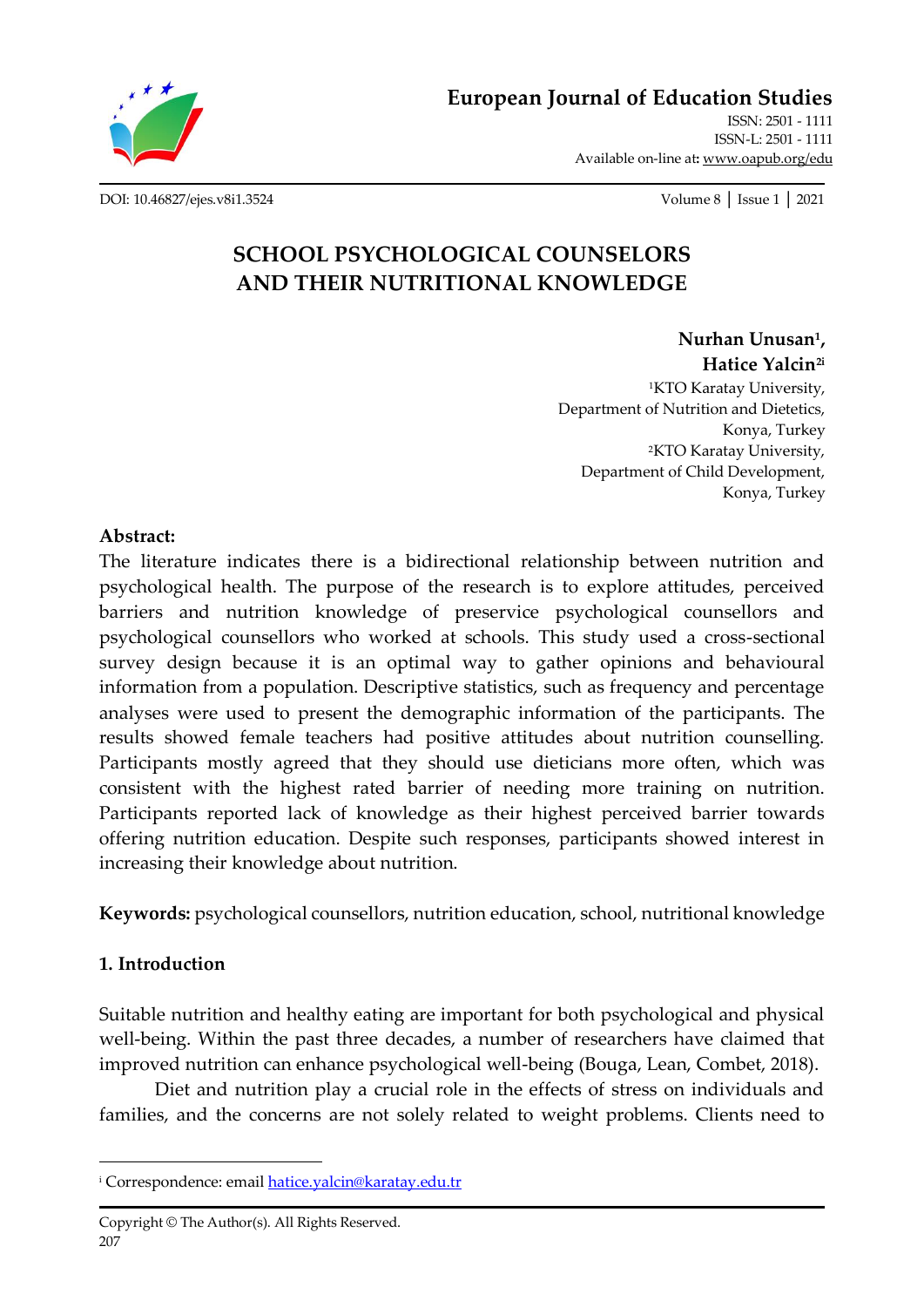receive an education on diet and nutrition because food and mealtime interactions have an effect on physical health, emotional health and social environment relationships.

Dietary behaviour plays a critical role in both physical and psychological health and disease, and health professionals need to implement best care practices for their patients. Lack of nutrition education and training is an identified barrier towards the implementation of a nutrition component in psychological services.

Psychological counsellors' own dietary patterns and eating behaviours may also have an effect on whether nutrition counselling is implemented in practice. The perceptions of students receiving psychological counselling training on healthy eating are likely to determine whether nutrition information is included in schools and how this may happen. In research studies, it has been shown that students describe healthy eating as consuming all food groups recommended by national food guidelines, and they emphasised ideas of moderation and balance. Depending on the student's focus, they differed on what they thought were barriers to providing nutrition education to future clients.

## **2. Literature Review**

The school counsellor, who serves at educational institutions, offers counselling aid for the student to know and accept his personality which is constantly developing. Egan (2007) defines school psychological counselors as "*the professional staff that supports the development of students in every field*".

The school counsellor, who serves at educational institutions, offers counselling aid for the student to know and accept his personality which is constantly developing. It is of great importance that the students carry out personal, social, academic and vocational developmental tasks (Jackson, 2000). The principal aim of counseling and guidance services is to help the students accomplish successfully the developmental tasks of the developmental stages they are in academic, vocational, emotional and social development bearing in mind their development, needs and problems (Terjesen, Jacofsky, Froh & Digiuseppe, 2004).

Akay, Turk, Mercan ve Urtekin (2020), examined the role of school counselor and supervisor of government regulations, conditions in Turkey. In the Guidance Services Regulation, it is explained that "*school counselors should be qualified supervisors*" regarding the nutritional attitudes and lifestyle of the students.

It is important to find out the level of knowledge of the school counselors about the nutritional behavior of the students. Because it is necessary to provide "*qualified counseling service*" for students to acquire proper eating habits throughout their live (Stubbs, Vancampfort & Hallgren, 2018).

Psychological counsellors' own dietary patterns and eating behaviours may also have an effect on whether nutrition counselling is implemented in practice. The perceptions of students receiving psychological counselling training on healthy eating are likely to determine whether nutrition information is included in schools and how this may happen (Harridge & Lazarus, 2017). In research studies, it has been shown that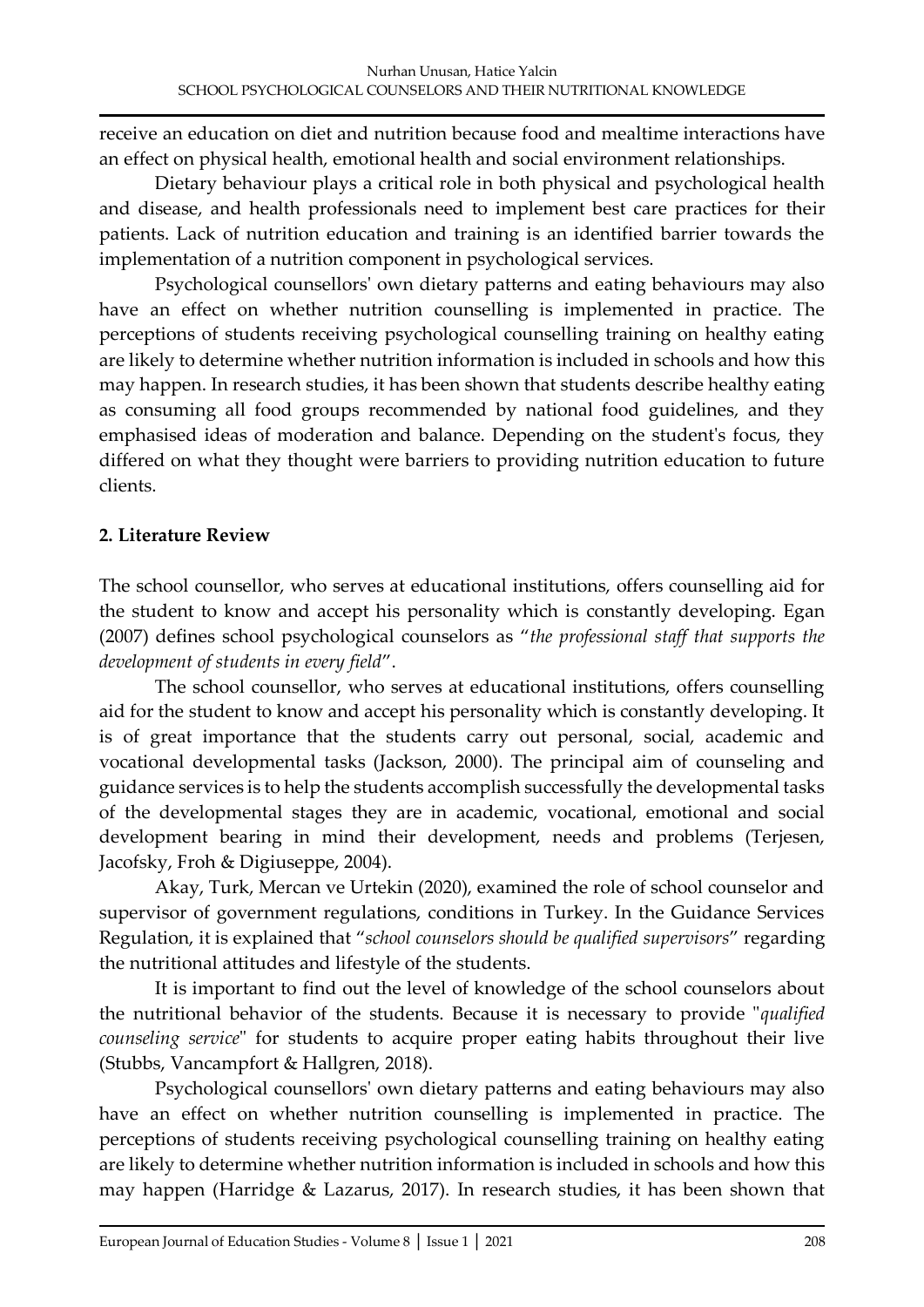students describe healthy eating as consuming all food groups recommended by national food guidelines, and they emphasised ideas of moderation and balance.

Students know the value of good nutrition and eating well. "*Eating healthily is being responsible for your own health*," write Psychological Counseling Regulation in Turkey. If one psychological counselled told that "*food is important for us so that we are able to study well*", this phrase will be a "*must do principle*" for a student. It is important to evaluate the knowledge of psychological counselors about nutrition.

## **3. Material and Methods**

Participants included a convenience sample of preservice psychological counsellors and psychological counsellors currently working at K-12 schools in Konya, Turkey. Data were collected during the 2018 school year, and, in total, 250 psychological counsellors participated in the study. Recruitment was through postings to the National Education Directorate. Inclusion criteria for this study were being employed as a psychological counsellor at a school for >2 years or being a preservice psychological counsellor at one of the state universities in Konya.

The Institutional Review Board at the KTO Karatay University approved the study procedures. The participants' identities were protected, and there was no link between the participant and his or her responses. Participants were asked to sign a consent form at the onset of the survey and were provided with contact information for the first author. Data were collected in the first 2 weeks of September 2018. The time for the survey was chosen to minimise the burden of participating in the study during the academic year since teachers are often occupied with normal counselling duties.

The instrument was pretested with 20 psychological counsellors from a separate nearby school district. Survey questions were revised on the basis of their feedback. This study used a cross-sectional survey design because it is an optimal way to gather opinions and behavioural information from a population (Creswell, 2012). The survey included 18 questions and took 10–15 min to complete based on self-reporting. The survey collected five categories of information:

- 1. Demographic data regarding age and gender were recorded.
- 2. The purpose of this category was to explore the participants' attitudes about including nutrition in the counselling plan. This section of the survey consisted of five statements that participants ranked on a 5-point Likert scale ranging from 1 (strongly disagree) to 5 (strongly agree).
- 3. This category was used to evaluate perceived barriers to the delivery of nutrition counselling. Respondents were asked to indicate the degree of agreement to six statements using a 5-point Likert scale, with headings ranging from 1 (strongly disagree) to 5 (strongly agree).
- 4. This category queried whether participants believed that good nutrition is important for maintaining psychological health. The participants' self-perceived knowledge of nutrition and interest in more training were assessed. Four questions investigated the degree to which participants had learned about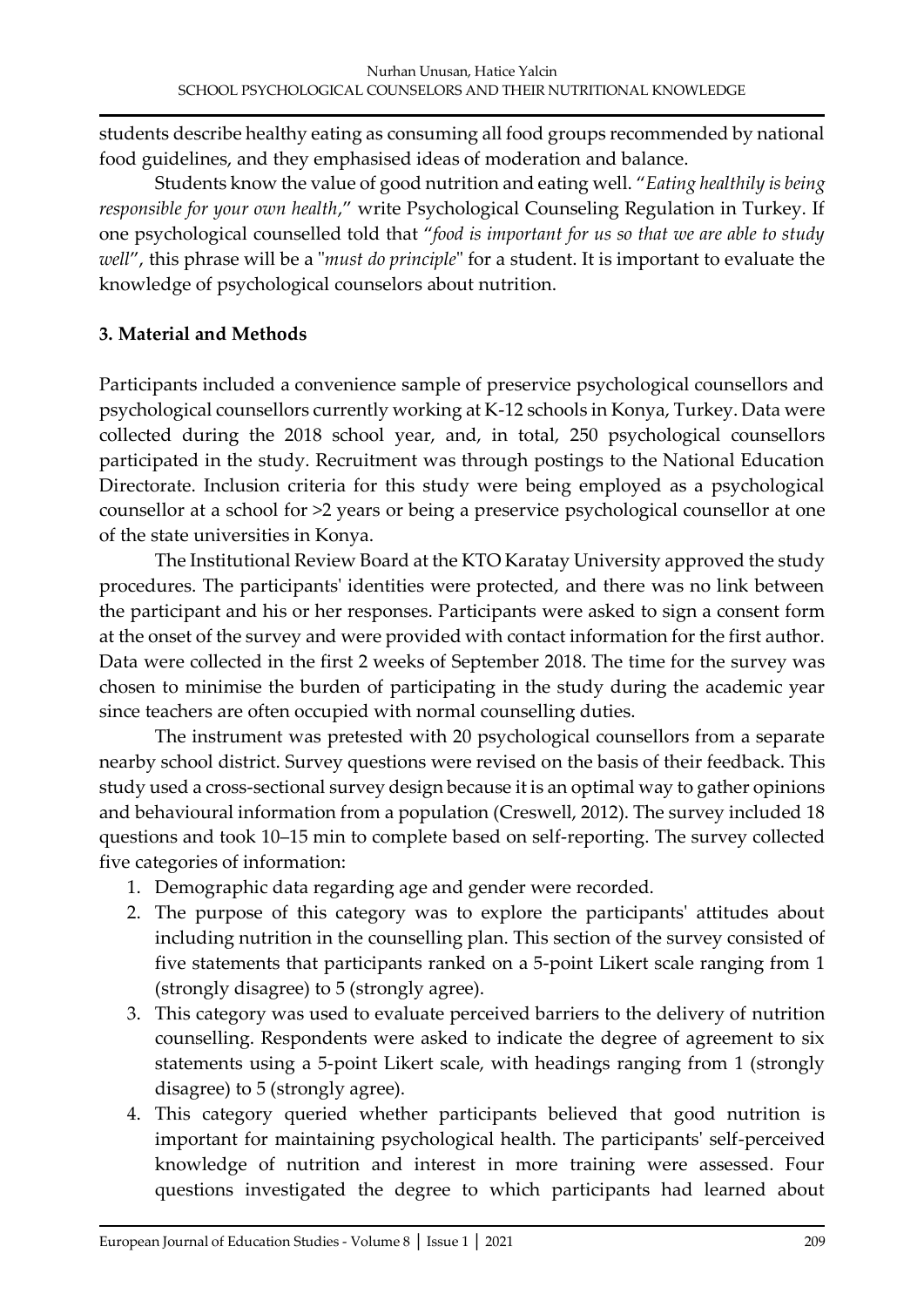psychology and nutrition in their 999graduate programmes. A 5-point Likert scale was used with answers rated from 1 (strongly disagree) to 5 (strongly agree).

The data obtained from the study were analysed with the Statistical Package for the Social Sciences 24 statistical package programme. For each scale included in the questionnaire, item responses were collected to obtain the scale scores. Descriptive statistics, such as frequency and percentage analyses, were used to present the demographic information of the participants. A Wilcoxon test and univariate correlation tests (Spearman's test for sequential and bivariate variables) were employed. Pre-study analysis showed the number of participants needed was 120 with a medium effect size  $(f2 = 0.06)$  and a statistical power of 0.95 (Faul, Erdfelder, Buchner & Lang, 2009).

#### **4. Results and Discussion**

The questionnaire assessed the attitudes, perceived barriers and nutrition knowledge of preservice psychological counsellors and psychological counsellors who worked at schools. Characteristics of the participants are shown in Table 1.

|                          | Preservice  | Psychological                      |            |                                    |  |
|--------------------------|-------------|------------------------------------|------------|------------------------------------|--|
| psychological counsellor |             |                                    | counsellor |                                    |  |
| Gender                   |             |                                    |            |                                    |  |
|                          | $\mathbf n$ | $\mathbf{0}_{\mathbf{0}}^{\prime}$ | n          | $\mathbf{O}_{\mathbf{O}}^{\prime}$ |  |
| Female                   | 107         | 89,1                               | 109        | 88,6                               |  |
| Male                     | 13          | 10,8                               | 14         | 11,3                               |  |
| Total                    | 120         | 100.0                              | 123        | 100.0                              |  |
| Age                      |             |                                    |            |                                    |  |
|                          | n           | $\frac{0}{0}$                      | n          | $\%$                               |  |
| 22-29                    | 66          | 55,0                               | 78         | 64,0                               |  |
| 30-39                    | 48          | 40,0                               | 39         | 32,0                               |  |
| 40-49                    | 6           | 5.0                                | 6          | 4,8                                |  |
| Total                    | 120         | 100.0                              | 123        | 100.0                              |  |

**Table 1:** Socio-Demographic Characteristics of The Participants

The results of the assessment showed the majority of the participants were in the age group 22–29 years both for preservice psychological counselling and guidance teachers (55%) and psychological counselling and guidance teachers (64%). In addition, 89.1% of the participants were females.

The dependent variables were:

- 1. attitudes,
- 2. barriers, and
- 3. knowledge.

The independent variable was group 1) preservice psychological counsellor or 2) psychological counsellor.

The statements of the psychological counsellors about nutrition education were analysed with the following factor classifications:

Factor 1 included four statements regarding attitudes about nutrition counselling: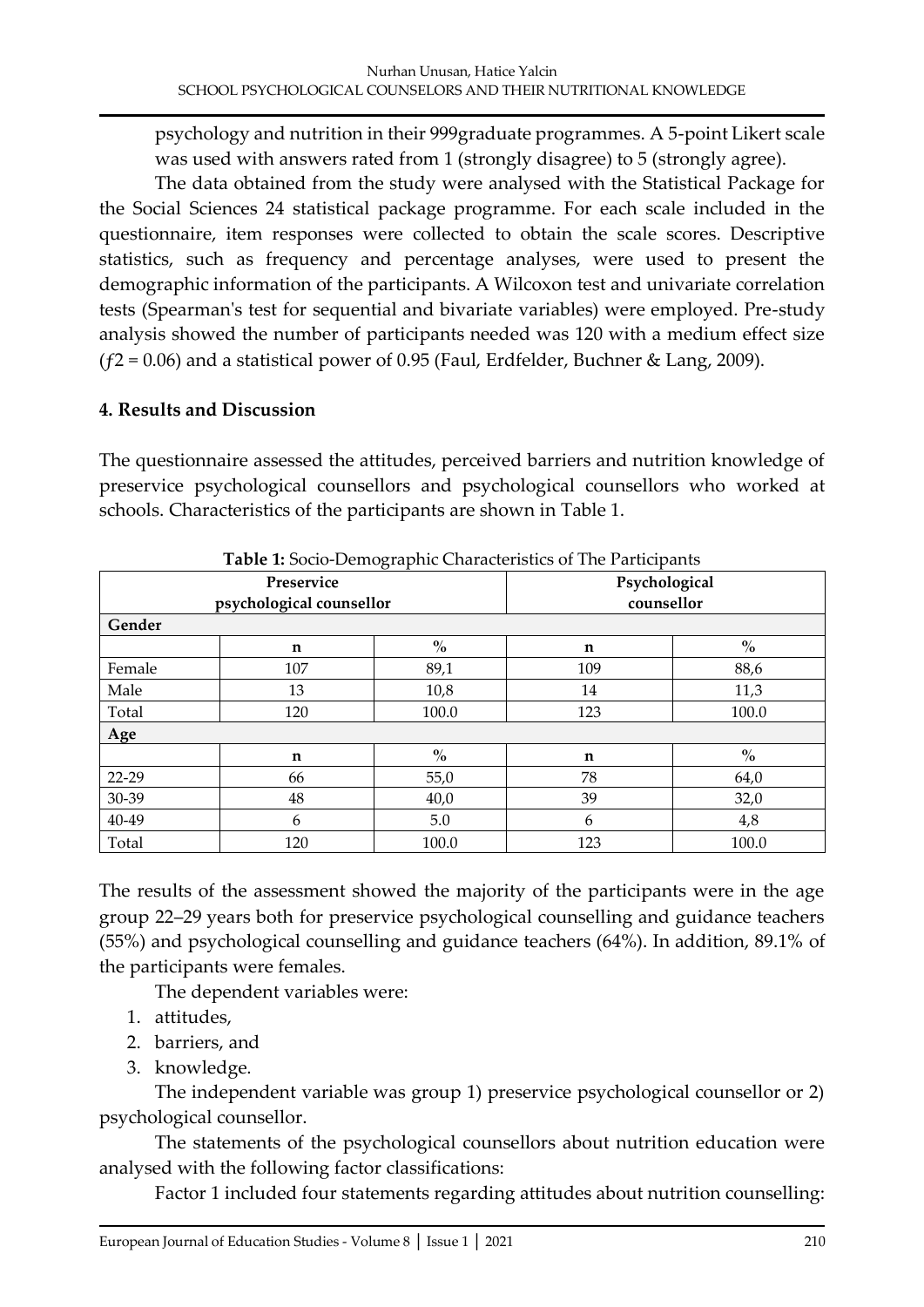- 1. 'should utilise dieticians more often to provide nutrition counselling',
- 2. 'can do a good job by giving important information about nutrition to students',
- 3. 'should stay up to date with nutritional research to improve students' care' and
- 4. 'should provide students with nutritional resources'.

Psychological counsellors agreed mostly with the statement that dieticians must be utilised more often to provide nutrition counselling (90%). Fifty percent and 51% believed that psychological counsellors can do a good job by giving important information about nutrition to students and should stay up to date with nutritional research to improve students' health, respectively. Five percent stated that psychological counsellors should provide students with nutritional sources.

In Factor 2, participants evaluated the barriers affecting their teaching practices on nutrition using five sub-items: 'lack of student interest', 'deficit of nutrition knowledge', 'inadequate nutrition education materials' and 'time limit during counselling'. Among the four barriers, deficiency of nutrition knowledge was listed as the most commonly encountered problem (90%), followed by lack of student interest and inadequate nutrition education materials (80% and 75%, respectively) and finally time limit during counselling (5%).

Factor 3 comprised the participants' self-perceived nutrition knowledge: 'nutrition is important for maintaining psychological health', 'have adequate knowledge about the relationship between nutrition and psychology', 'would like more training regarding nutrition and psychology' and 'I know the difference between nutrition and diet'. With regard to their own knowledge about nutrition, the majority of participants believed that nutrition is important for maintaining psychological health (87%). Of these participants, 33% had adequate knowledge about the relationship between nutrition and psychology. Forty-eight percent of the participants strongly agreed that they needed more training regarding nutrition and psychology. Only 2% indicated they knew the difference between nutrition and health.

Arithmetic mean scores for the participants were compared between preservice psychological counsellors and psychological counsellors, and the differences were assessed with a Wilcoxon test. The results are shown in Table 2.

|          |                   |          |                  | for Preservice and Psychological Counsellors Scores |          |           |
|----------|-------------------|----------|------------------|-----------------------------------------------------|----------|-----------|
|          |                   | n        | <b>Mean Rank</b> | <b>Sum of Ranks</b>                                 | z        | $p-value$ |
| Factor 1 | Negative Rank (-) | 57       | 10.57            | 74.00                                               | $-2.173$ | .030      |
|          | Positive Rank (+) | 87       | 13.29            | 226.00                                              |          |           |
|          | Ties $(=)$        | $\theta$ |                  |                                                     |          |           |
|          | Ties $(=)$        |          |                  |                                                     |          |           |
| Factor 2 | Negative Rank (-) | 91       | 9.09             | 100.00                                              | $-0.634$ | .526      |
|          | Positive Rank (+) | 77       | 10.14            | 71.00                                               |          |           |
|          | Neutral $(=)$     | 2        |                  |                                                     |          |           |
| Factor 3 | Negative Rank (-) | 87       | 9.91             | 168.50                                              | $-3.623$ | .000      |
|          | Positive Rank (+) | 11       | 2.50             | 2.50                                                |          |           |
|          | Ties $(=)$        | 2        |                  |                                                     |          |           |

| <b>Table 2: Wilcoxon Signed Ranks Test Results</b> |  |  |                |  |  |
|----------------------------------------------------|--|--|----------------|--|--|
|                                                    |  |  | $\blacksquare$ |  |  |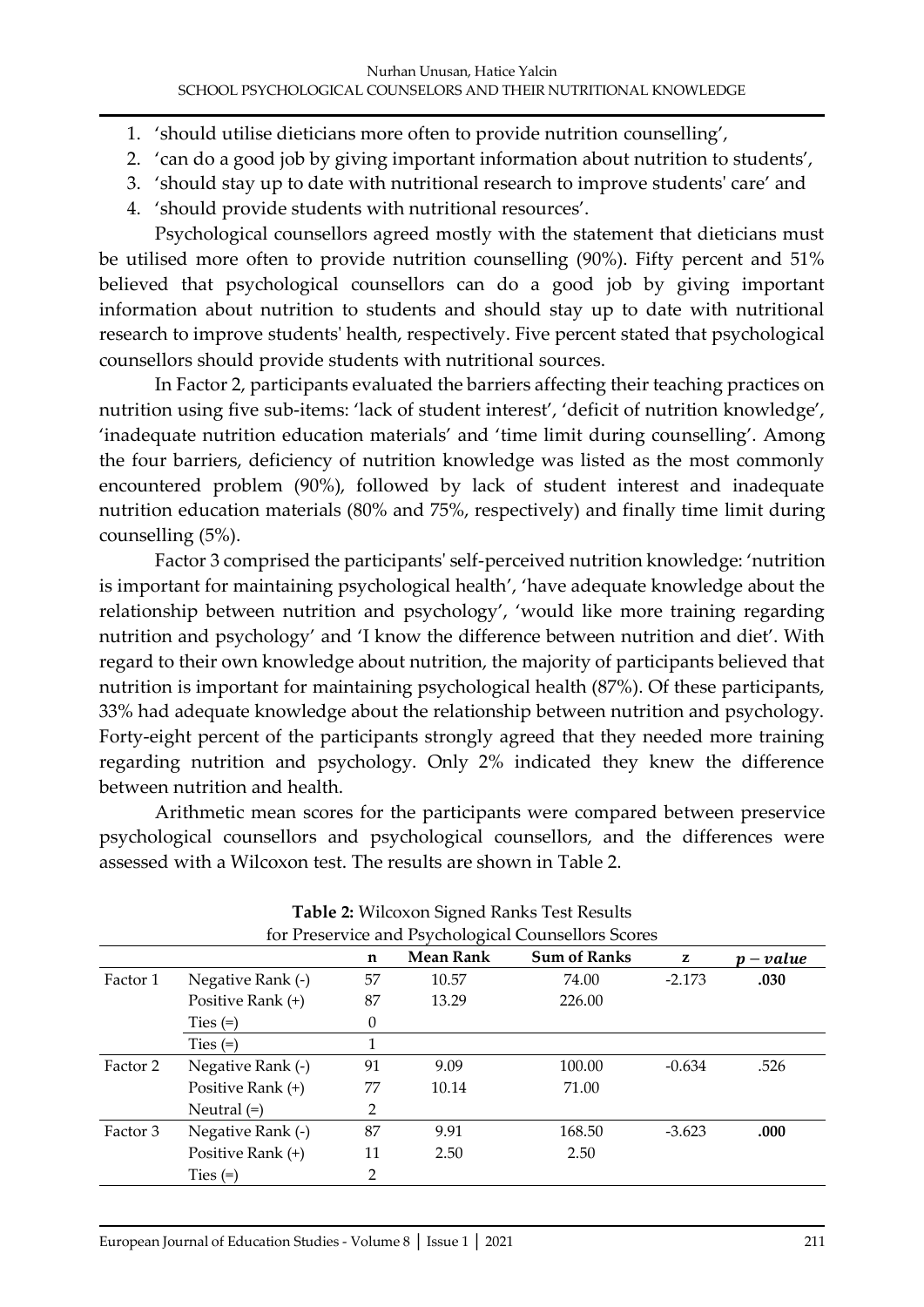Statistically significant differences were found for Factor 1 and Factor 3 scores of the participants. It was observed that Factor 1 values increased for 87 participants, and the scores decreased for 57 participants ( $p < 0.03$ ); on the other hand, Factor 3 values decreased for 87 participants, whereas the values increased for 11 participants significantly ( $p < 0.00$ ). According to these results, the statements of the participants about the barriers and having nutrition knowledge seemed to be negative.

A correlation test was used to determine if there was a relationship between gender and the factors or relationships among the factors (Table 3). The results showed there were positive correlations between gender and attitudes about nutrition counselling and nutrition knowledge. Female teachers had positive attitudes about nutrition counselling. The results showed that there was no statistically significant relationship between preservice psychological counsellor gender and the factors. The results are presented in Table 3.

|                           | <b>Table 3:</b> Univariate Correlations between Gender and the Factor Scores |                       |                       |  |  |
|---------------------------|------------------------------------------------------------------------------|-----------------------|-----------------------|--|--|
|                           |                                                                              | <b>Variables</b>      |                       |  |  |
|                           | Gender                                                                       | <b>Factor 1 Score</b> | <b>Factor 3 Score</b> |  |  |
|                           |                                                                              |                       |                       |  |  |
| Gender                    |                                                                              |                       |                       |  |  |
| Factor 1 Scores           | $.254*$                                                                      |                       |                       |  |  |
| Factor 3 Scores           | .413*                                                                        | $0.145^*$             |                       |  |  |
| $* - 0.05$ , $* * - 0.01$ |                                                                              |                       |                       |  |  |

**\* p<0.05; \*\* p<0.01**

On average, participants did not express strong disagreement or interest against proposed statements, barriers or strategies about nutrition counselling. Participants mostly agreed that they should use dieticians more often, which was consistent with the highest rated barrier of needing more training on nutrition. Participants reported lack of knowledge as their highest perceived barrier towards offering nutrition education, and this may indicate that this is not the responsibility of the psychological counsellors. Despite such responses, participants showed interest in increasing their knowledge about nutrition.

In the literature, studies examining the knowledge and attitudes of school psychological counselors on nutrition are insufficient (Owen, Owen & Ballestero, 2009; Wright, 2013). Psychological counsellors are primarily responsible for ensuring an environment for the students to develop a healthy psychological well-being (Paisley & Mc Mahon, 2001). The study searched preservice psychological counsellor and psychological counsellor attitudes, perceived barriers and self-perceived nutrition knowledge related to nutrition counselling. Because of their training in research design, behaviour analysis, theories of learning and behaviour changes, psychological counsellors are able to design individualised behavioural treatments and interventions.

In order for psychologist counsellors to work successfully with nutrition issues, it is imperative that they are educated and trained on nutrition-related topics. With the evolving healthcare system, future efforts should focus on how to define and train psychologists to work with dieticians with an integrated care approach. Efforts are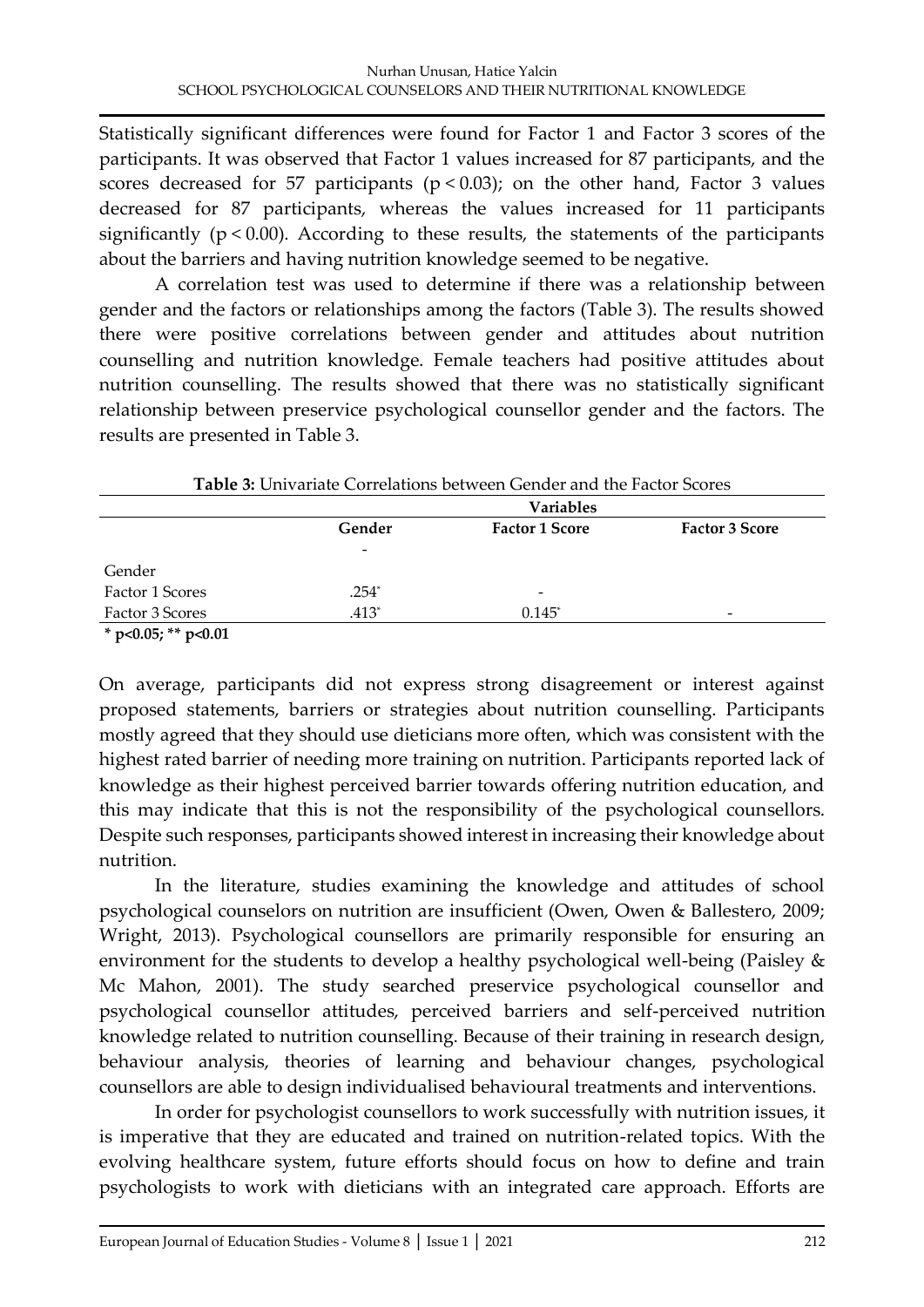needed to create a curriculum on nutrition for psychological counsellors. As evidenced by the results of the current study, a gap remains between attitudes and barriers on nutrition counselling.

Evidence is growing to support the relationship between nutrition and psychological health; however, very little research has focused on the role of nutrition in counselling.

#### **5. Recommendations**

Future research could also investigate why counsellors do not utilise nutrition components and whose role they think it is to provide such information. If psychological counsellors view nutrition education as included in the role of dieticians, a study could examine whether they or students have access to dietician assistance. Further research could also examine the challenges that counsellors face when integrating information on nutrition into their practice.

#### **6. Conclusion**

This study suggests that psychological counsellors do not view nutrition components as important in counselling, which was reflected in their statements on attitudes and barriers. Personally, counseling and guidance services help the individual to know and understand himself, accept his superior and limited features and develop himself, trust himself, develop effective interpersonal relationships, become a personally and socially balanced and harmonious individual (Graduate programmes need to increase education on nutrition and provide a basic understanding of nutrition's role in psychological health. Without assessing a student's diet and nutrition, psychological counsellors cannot improve the student's psychological health. This study explored the counsellors' attitudes on incorporating nutrition components into practice and how frequently they utilise such components into their practice.

This study has added information to the literature on the counsellors' attitudes and behaviours regarding nutrition in the field of counselling. As the needs and developmental features of preschool education, elementary education, secondary education and university students differ from each other, the counseling and guidance services offered vary accordingly.

The study has provided a better understanding of psychological counsellors' attitudes, barriers and knowledge regarding the integration of nutrition into the field of psychological counselling. It is expected that the study will influence future research on nutrition in the field of psychological counselling to further enhance the understanding of how nutrition can be utilised in psychological health areas. Further research should aim to gather information from a larger sample to better represent the population.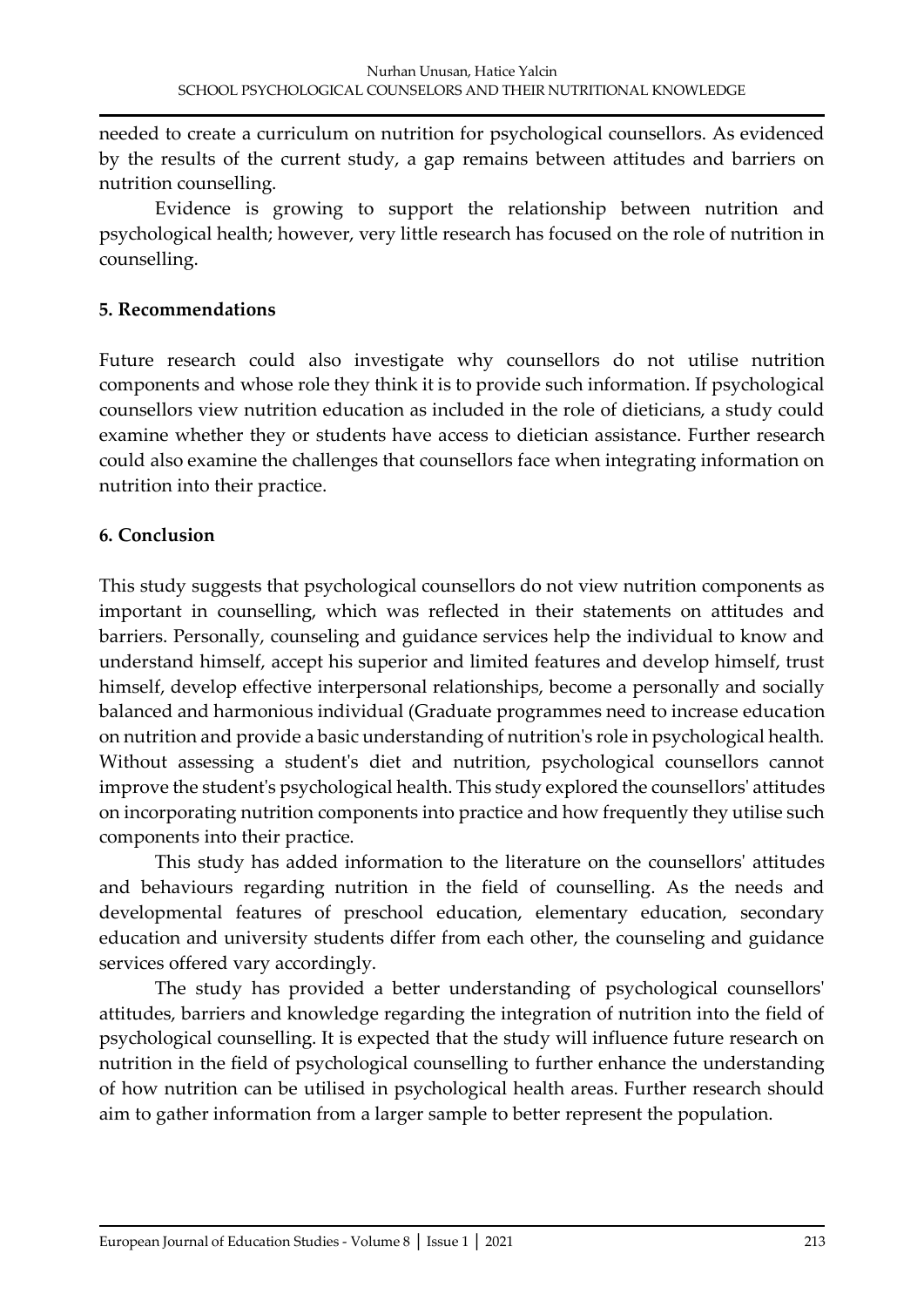#### **Acknowledgements**

In this study, KTO Karatay University provided a research environment. Konya Directorate of National Education also enabled us to reach psychological counselors. We sincerely thank both institutions.

## **About the Authors**

**Prof. Dr. Nurhan Unusan** is the Head of Nutrition and Dietetics Department at KTO Karatay University. He has many studies on nutrition education and teacher training. **Asst. Assoc. Dr. Hatice Yalcin** is the Head of the Child Development and Education Department of KTO Karatay University. He has many studies on giving nutritional awareness to children.

## **References**

- Akay S., Turk F., Mercan O. & Urtekin F. (2019). Research of Guidance Services Regulation from the Perspectives of Psychological Counselors. Inonu University Journal of the Faculty of Education 20(3): 891-918. doi: 10.17679/inuefd.608205
- Bouga M., Lean M. E. J., Combet E. (2018). Contemporary challenges to iodine status and nutrition: The role of foods, dietary recommendations, fortification and supplementation, Proc Nutr Soc 77(3):302- 313. <https://doi.org/10.1017/S0029665118000137>
- Creswell J. W. (2012). Educational research: Planning, conducting and evaluating quantitative and qualitative research, Upper Saddle River, NJ: Merrill.
- Egan G. (2007). The skilled helper a problem management and opportunity development approach to helping (Eight Edition), Belmont, CA, Thomson Brooks/Cole.
- Faul F., Erdfelder E., Buchner A., Lang A. G. (2009). Statistical power analyses using G\*Power 3.1: Tests for correlation and regression analyses, Behavior Research Methods 41 (4):1149-1160 doi:10.3758/BRM.41.4.1149
- Harridge S. D., Lazarus N. R. (2017). Physical activity, aging, and physiological function, Physiology Bethesda 322:152-161. doi.org/10.1152/physiol.00029.2016
- Jackson S. A. (2000). Referrals to the school counselor: a qualitative study. Professional School Counseling 3(4), 277-286.
- Owen K. F., Owen W. D. & Ballestero V (2009). Counselors and administrators: The collaborative alliance in three countries, Eurasian Journal of Educational Research 36:23-38.
- Paisley P. O. & Mc Mahon H. G. (2001). School counseling for the 21.st century: challenges and opportunities, Professional School Counseling 5(2):106-116.
- Stubbs B., Vancampfort D., Hallgren M., et al. (2018). EPA guidance on physical activity as a treatment for severe mental illness: a meta-review of the evidence and Position Statement from the European Psychiatric Association (EPA), Therapists in Mental Health (IOPTMH). Eur Psychiatry 54:124-144. doi.org/10.1016/j.eurpsy.2018.07.004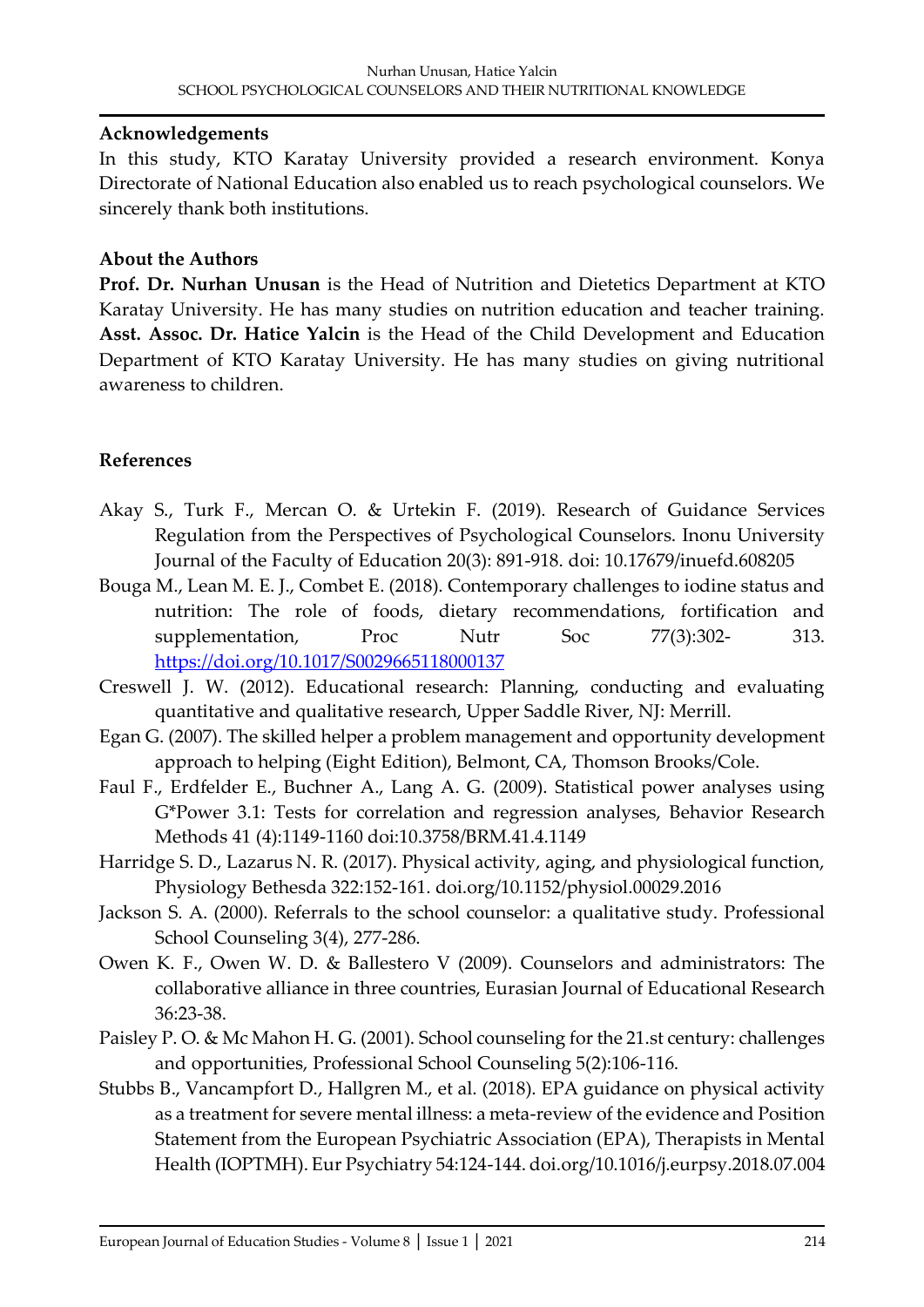Terjesen M. D., Jacofsky M., Froh J. & Digiuseppe R. (2004). Integrating positive psychology into schools: Implications for practice, Psychology in the Schools 41(1), 163-172.

Wright E. (2013). Psychoanalytic criticism: Theory in practice. London: Routledge.